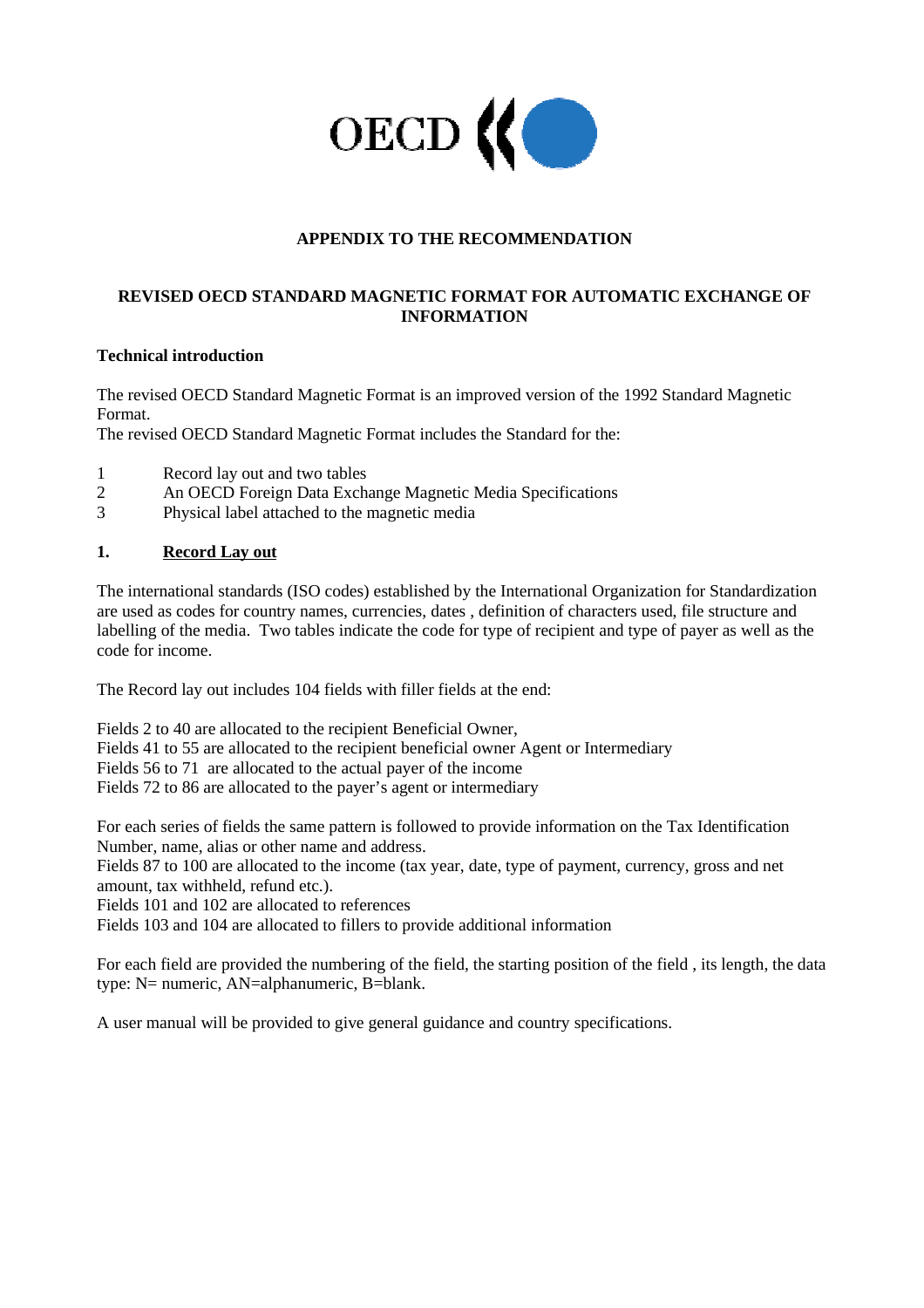|                | <b>Field Name</b>                                                                | <b>Start</b>   | Length         | Data Type    | <b>Remarks</b>                                                                                                                            |
|----------------|----------------------------------------------------------------------------------|----------------|----------------|--------------|-------------------------------------------------------------------------------------------------------------------------------------------|
| $\mathbf{1}$   | Data Type Indicator                                                              | 1              | 1              | N            | 0 - Repeat Data<br>1 - New Data<br>2 - Correction                                                                                         |
| $\overline{2}$ | Recipient<br><b>Beneficial Owner</b><br><b>Residence Country</b><br>Code         | $\overline{2}$ | $\overline{2}$ | $\mathsf{A}$ | ISO 3166<br>2 Alpha or Blank                                                                                                              |
| 3              | Recipient<br><b>Beneficial Owner</b><br><b>Residence Country</b><br><b>TIN</b>   | 4              | 20             | AN           | <b>Residence Country Tax</b><br><b>Identification Number or</b><br>Blank if data not available                                            |
| $\overline{4}$ | Recipient<br><b>Beneficial Owner</b><br><b>Originating Country</b><br>Code       | 24             | $\overline{2}$ | $\mathsf{A}$ | ISO 3166<br>2 Alpha or Blank                                                                                                              |
| 5              | Recipient<br><b>Beneficial Owner</b><br><b>Originating Country</b><br><b>TIN</b> | 26             | 20             | AN           | <b>Originating Country Tax</b><br><b>Identification Number or</b><br>Blank if data not available                                          |
| 6              | Recipient<br><b>Beneficial Owner</b><br><b>OECD</b> Recipient Type               | 46             | $\overline{2}$ | AN           | See Table 1.                                                                                                                              |
| 7              | Recipient<br><b>Beneficial Owner</b><br>Date of Birth                            | 48             | 8              | AN           | ISO 8601: CCYYMMDD<br><b>or</b><br><b>CCYYMM</b> or<br>CCYY or<br>Blank if unknown                                                        |
| 8              | Recipient<br><b>Beneficial Owner</b><br>Name Format Type                         | 56             | $\mathbf{1}$   | $\mathbf N$  | 0 - Fixed<br>$1$ - Free<br>If Free, all available name<br>details will be given as a<br>left justified string in bytes<br>57 through 266. |
| 9              | Recipient<br><b>Beneficial Owner</b><br>Keyname                                  | 57             | 70             | AN           | Keyname is the family<br>name for individuals and<br>the business name for legal<br>entities.                                             |
| 10             | Recipient                                                                        | 127            | 70             | AN           | Other Names includes First                                                                                                                |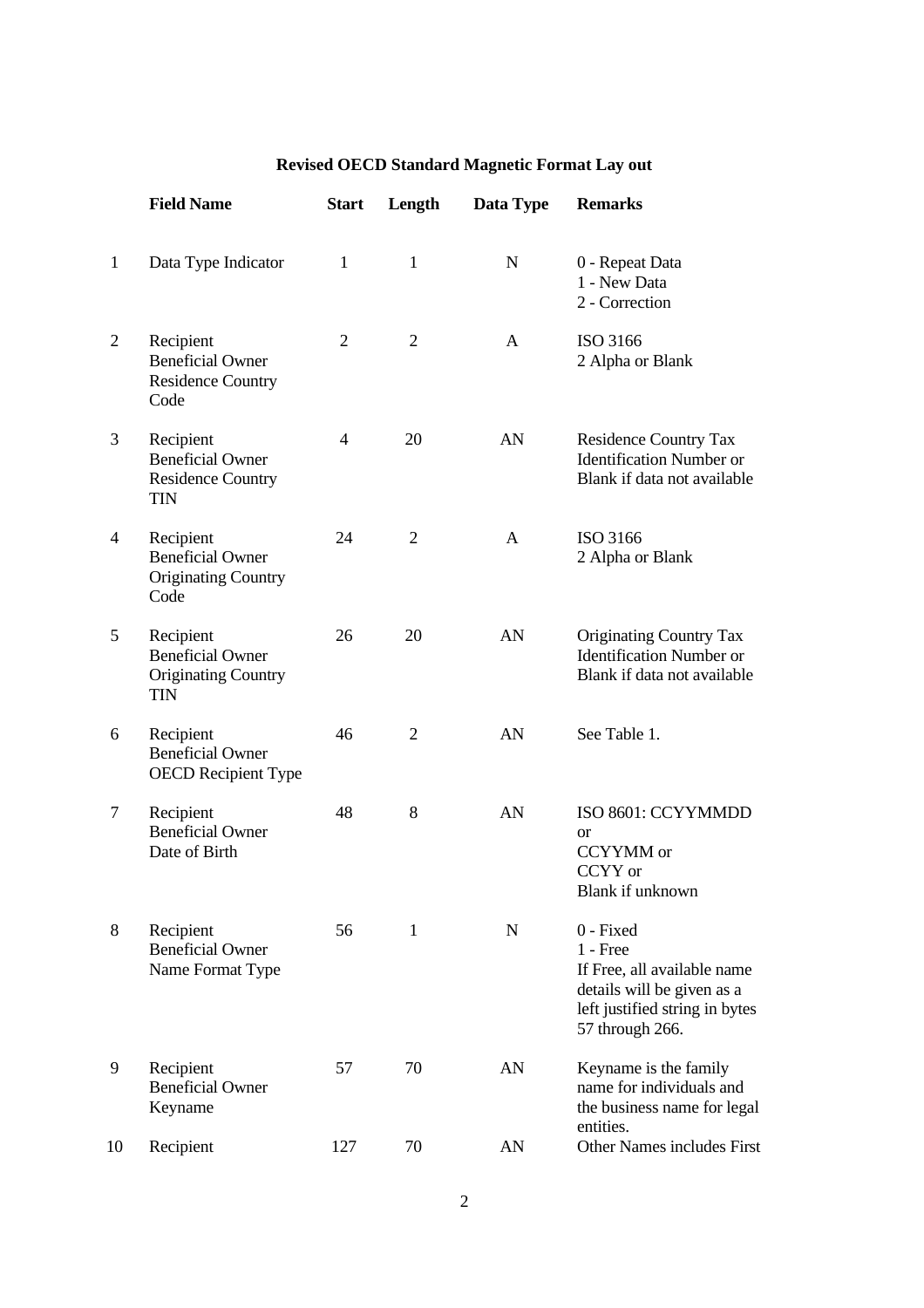|    | <b>Beneficial Owner</b><br><b>Other Names</b>                                |     |              |             | Name, Middle Name and/or<br>initials.                                                                                                     |
|----|------------------------------------------------------------------------------|-----|--------------|-------------|-------------------------------------------------------------------------------------------------------------------------------------------|
| 11 | Recipient<br><b>Beneficial Owner</b><br>Title                                | 197 | 35           | AN          | Title includes:<br>Mr, Mrs, Doctor, Sir,<br>Professor etc.                                                                                |
| 12 | Recipient<br><b>Beneficial Owner</b><br>Suffix                               | 232 | 35           | AN          | Suffix includes:<br>Esquire, Senior, Junior etc.                                                                                          |
| 13 | Recipient<br><b>Beneficial Owner</b><br>Gender                               | 267 | $\mathbf{1}$ | AN          | F - Female<br>M - Male<br>N - Non Individual<br>U - Unknown                                                                               |
| 14 | Recipient<br><b>Beneficial Owner</b><br><b>Birth City</b>                    | 268 | 35           | AN          |                                                                                                                                           |
| 15 | Recipient<br><b>Beneficial Owner</b><br><b>Birth City</b><br>Sub Entity      | 303 | 35           | AN          |                                                                                                                                           |
| 16 | Recipient<br><b>Beneficial Owner</b><br><b>Birth Country Code</b>            | 338 | 2            | A           | ISO 3166<br>2 Alpha or Blank                                                                                                              |
| 17 | Recipient<br><b>Beneficial Owner</b><br>Alias or Other<br>Name Format Type   | 340 | $\mathbf{1}$ | $\mathbf N$ | 0 - Fixed<br>$1 - Free$<br>If Free, all available name<br>details will be given as a<br>left justified string in bytes<br>341 through 550 |
| 18 | Recipient<br><b>Beneficial Owner</b><br>Alias or Other<br>Keyname            | 341 | 70           | AN          | Keyname is the family<br>name for individuals and<br>the business name for legal<br>entities.                                             |
| 19 | Recipient<br><b>Beneficial Owner</b><br>Alias or Other<br><b>Other Names</b> | 411 | 70           | AN          | Other Names includes First<br>Name, Middle Name and/or<br>initials.                                                                       |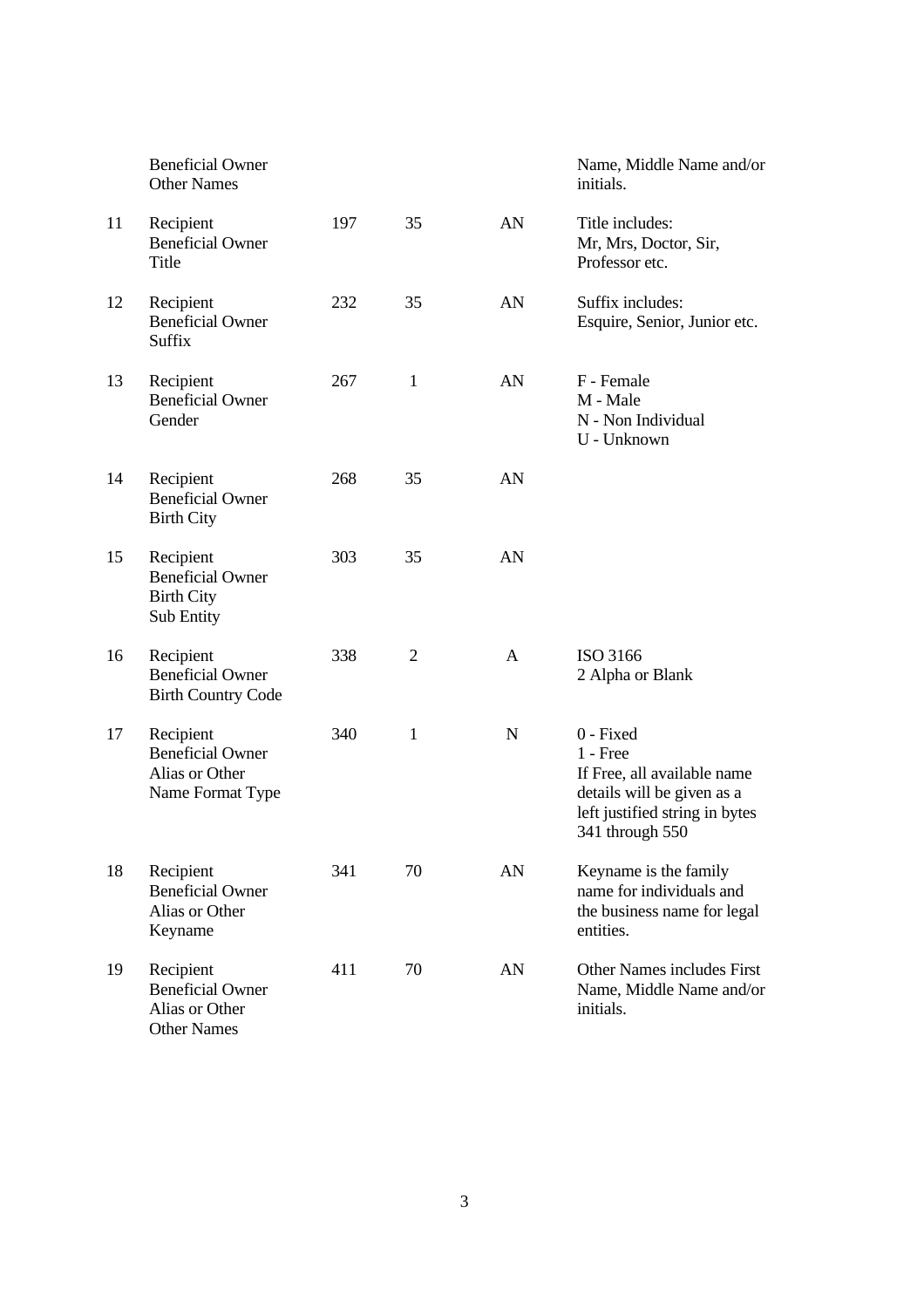| 20 | Recipient<br><b>Beneficial Owner</b><br>Alias or Other<br>Title          | 481 | 35           | AN          | Title includes:<br>Mr, Mrs, Doctor, Sir, Professor<br>etc.                                                                                   |
|----|--------------------------------------------------------------------------|-----|--------------|-------------|----------------------------------------------------------------------------------------------------------------------------------------------|
| 21 | Recipient<br><b>Beneficial Owner</b><br>Alias or Other<br>Suffix         | 516 | 35           | AN          | Suffix includes:<br>Esquire, Senior, Junior etc.                                                                                             |
| 22 | Recipient<br><b>Beneficial Owner</b><br>In Care of<br>Name Format Type   | 551 | 1            | $\mathbf N$ | 0 - Fixed<br>$1 -$ Free<br>If Free, all available name<br>details will be given as a left<br>justified string in bytes 552<br>through 761.   |
| 23 | Recipient<br><b>Beneficial Owner</b><br>In Care Of<br>Keyname            | 552 | 70           | AN          | Keyname is the family name<br>for individuals and the business<br>name for legal entities.                                                   |
| 24 | Recipient<br><b>Beneficial Owner</b><br>In Care of<br><b>Other Names</b> | 622 | 70           | AN          | Other Names includes First<br>Name, Middle Name and/or<br>initials.                                                                          |
| 25 | Recipient<br><b>Beneficial Owner</b><br>In Care of<br>Title              | 692 | 35           | AN          | Title includes:<br>Mr, Mrs, Doctor, Sir, Professor<br>etc.                                                                                   |
| 26 | Recipient<br><b>Beneficial Owner</b><br>In Care of<br>Suffix             | 727 | 35           | AN          | Suffix includes:<br>Esquire, Senior, Junior etc.                                                                                             |
| 27 | Recipient<br><b>Beneficial Owner</b><br>Address Type                     | 762 | $\mathbf{1}$ | $\mathbf N$ | 0 - Residential or Business<br>1 - Registered Office<br>2 - Other or Unknown                                                                 |
| 28 | Recipient<br><b>Beneficial Owner</b><br><b>Address Format Type</b>       | 763 | $\mathbf{1}$ | N           | 0 - Fixed<br>$1$ - Free<br>If Free, all available address<br>details will be given as a left<br>justified string in bytes 764<br>through 912 |

4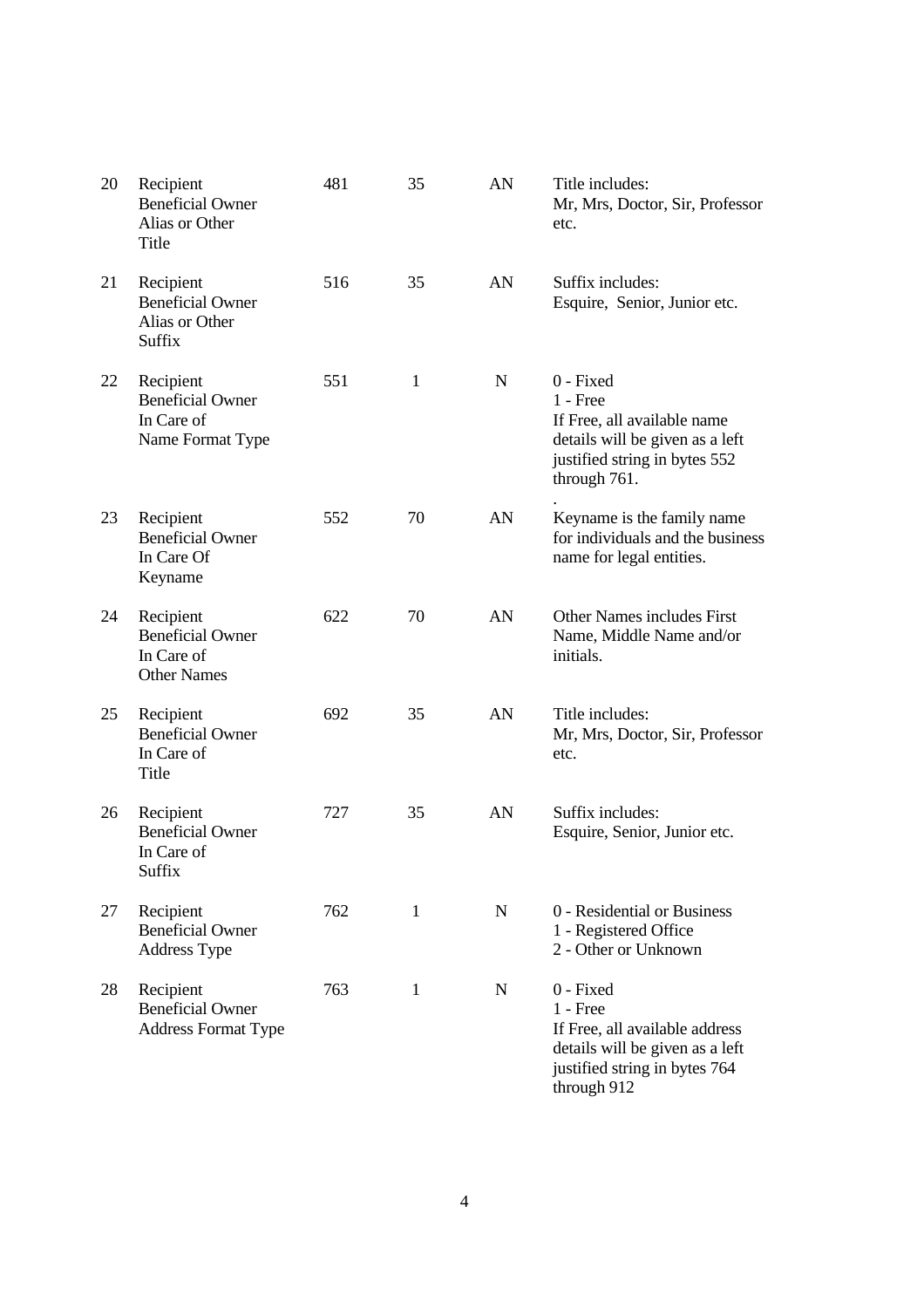| 29 | Recipient<br><b>Beneficial Owner</b><br><b>Address Street</b>                             | 764  | 70           | AN          |                                                                                                                                               |
|----|-------------------------------------------------------------------------------------------|------|--------------|-------------|-----------------------------------------------------------------------------------------------------------------------------------------------|
| 30 | Recipient<br><b>Beneficial Owner</b><br><b>Address City</b>                               | 834  | 35           | AN          |                                                                                                                                               |
| 31 | Recipient<br><b>Beneficial Owner</b><br><b>Address Country</b><br>Sub-entity              | 869  | 35           | AN          | State, Province etc.                                                                                                                          |
| 32 | Recipient<br><b>Beneficial Owner</b><br><b>Address Postal Code</b>                        | 904  | 9            | AN          |                                                                                                                                               |
| 33 | Recipient<br><b>Beneficial Owner</b><br><b>Address Country</b><br>Code                    | 913  | 2            | A           | ISO 3166<br>2 Alpha or Blank                                                                                                                  |
| 34 | Recipient<br><b>Beneficial Owner</b><br>Other Address Type                                | 915  | 1            | $\mathbf N$ | 0 - Residential or Business<br>1 - Registered Office<br>2 - Other or Unknown                                                                  |
| 35 | Recipient<br><b>Beneficial Owner</b><br><b>Other Address Format</b><br><b>Type</b>        | 916  | $\mathbf{1}$ | $\mathbf N$ | 0 - Fixed<br>$1 - Free$<br>If Free, all available address<br>details will be given as a left<br>justified string in bytes 917<br>through 1065 |
| 36 | Recipient<br><b>Beneficial Owner</b><br>Other Address Street                              | 917  | 70           | AN          |                                                                                                                                               |
| 37 | Recipient<br><b>Beneficial Owner</b><br>Other Address City                                | 987  | 35           | AN          |                                                                                                                                               |
| 38 | Recipient<br><b>Beneficial Owner</b><br><b>Other Address</b><br><b>Country Sub-entity</b> | 1022 | 35           | AN          | State, Province etc.                                                                                                                          |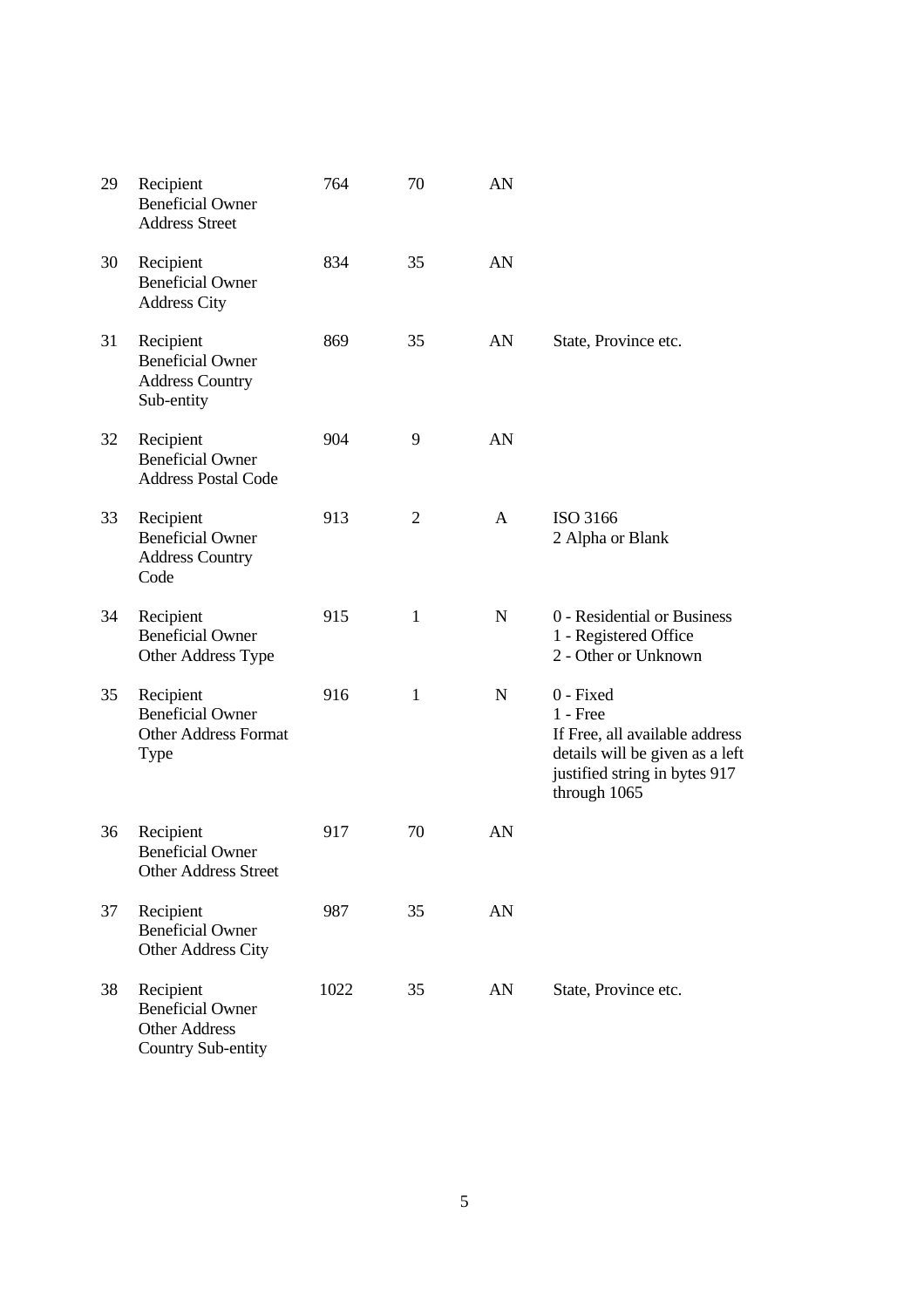| 39 | Recipient<br><b>Beneficial Owner</b><br><b>Other Address Postal</b><br>Code         | 1057 | 9              | AN |                                                                                                                                             |
|----|-------------------------------------------------------------------------------------|------|----------------|----|---------------------------------------------------------------------------------------------------------------------------------------------|
| 40 | Recipient<br><b>Beneficial Owner</b><br><b>Other Address</b><br><b>Country Code</b> | 1066 | $\overline{2}$ | AN | ISO 3166<br>2 Alpha or Blank                                                                                                                |
| 41 | Recipient<br>Agent or Intermediary<br>Country Code for TIN<br>1                     | 1068 | $\overline{2}$ | A  | ISO 3166<br>2 Alpha or Blank                                                                                                                |
| 42 | Recipient<br>Agent or Intermediary<br>TIN <sub>1</sub>                              | 1070 | 20             | AN | Recipient<br><b>Agent or Intermediary Tax</b><br><b>Identification Number or Blank</b><br>if data not available                             |
| 43 | Recipient<br>Agent or Intermediary<br>Country Code for TIN<br>2                     | 1090 | $\overline{2}$ | A  | ISO 3166<br>2 Alpha or Blank                                                                                                                |
| 44 | Recipient<br>Agent or Intermediary<br>TIN <sub>2</sub>                              | 1092 | 20             | AN | Recipient<br><b>Agent or Intermediary Tax</b><br><b>Identification Number or Blank</b><br>if data not available                             |
| 45 | Recipient<br>Agent or Intermediary<br>Name Format Type                              | 1112 | $\mathbf{1}$   | N  | 0 - Fixed<br>$1 - Free$<br>If Free, all available name<br>details will be given as a left<br>justified string in bytes 1113<br>through 1322 |
| 46 | Recipient<br>Agent or Intermediary<br>Keyname                                       | 1113 | 70             | AN | Keyname is the family name<br>for individuals and the business<br>name for legal entities.                                                  |
| 47 | Recipient<br>Agent or Intermediary<br><b>Other Names</b>                            | 1183 | 70             | AN | Other Names includes First<br>Name, Middle Name and/or<br>initials.                                                                         |
| 48 | Recipient<br>Agent or Intermediary<br>Title                                         | 1253 | 35             | AN | Title includes:<br>Mr, Mrs, Doctor, Sir, Professor<br>etc.                                                                                  |
| 49 | Recipient                                                                           | 1288 | 35             | AN | Suffix includes:                                                                                                                            |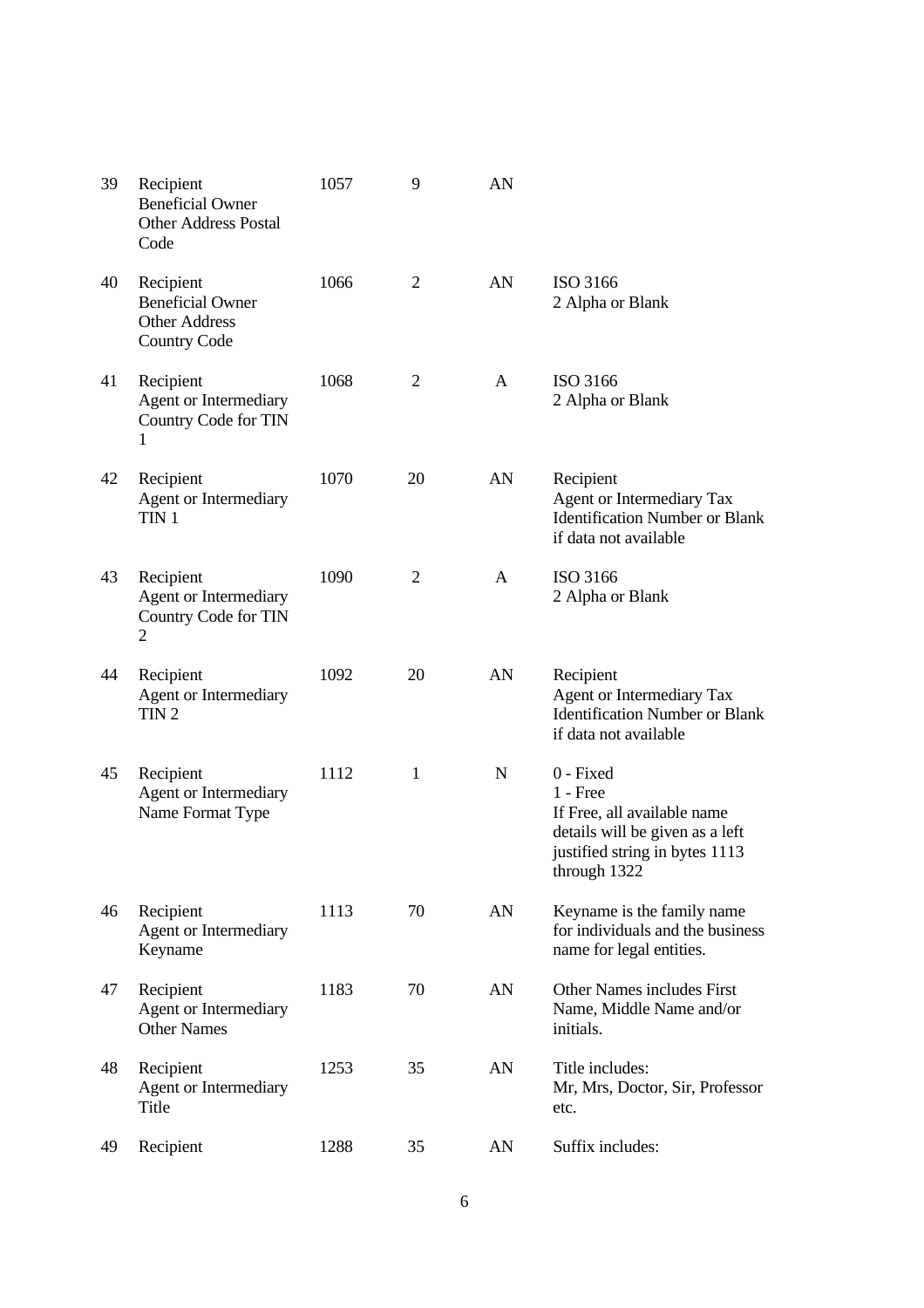|    | Agent or Intermediary<br><b>Suffix</b>                                     |      |                |             | Esquire, Senior, Junior etc.                                                                                                                   |
|----|----------------------------------------------------------------------------|------|----------------|-------------|------------------------------------------------------------------------------------------------------------------------------------------------|
| 50 | Recipient<br>Agent or Intermediary<br><b>Address Format Type</b>           | 1323 | $\mathbf{1}$   | $\mathbf N$ | 0 - Fixed<br>$1$ - Free<br>If Free, all available address<br>details will be given as a left<br>justified string in bytes 1324<br>through 1472 |
| 51 | Recipient<br>Agent or Intermediary<br><b>Address Street</b>                | 1324 | 70             | AN          |                                                                                                                                                |
| 52 | Recipient<br>Agent or Intermediary<br><b>Address City</b>                  | 1394 | 35             | AN          |                                                                                                                                                |
| 53 | Recipient<br>Agent or Intermediary<br><b>Address Country</b><br>Sub-entity | 1429 | 35             | AN          | State, Province etc.                                                                                                                           |
| 54 | Recipient<br>Agent or Intermediary<br><b>Address Postal Code</b>           | 1464 | 9              | AN          |                                                                                                                                                |
| 55 | Recipient<br>Agent or Intermediary<br><b>Address Country</b><br>Code       | 1473 | $\overline{2}$ | AN          | ISO 3166<br>2 Alpha or Blank                                                                                                                   |
| 56 | <b>Actual Payer</b><br>Country Code for TIN<br>$\mathbf{1}$                | 1475 | $\overline{2}$ | A           | ISO 3166<br>2 Alpha or Blank                                                                                                                   |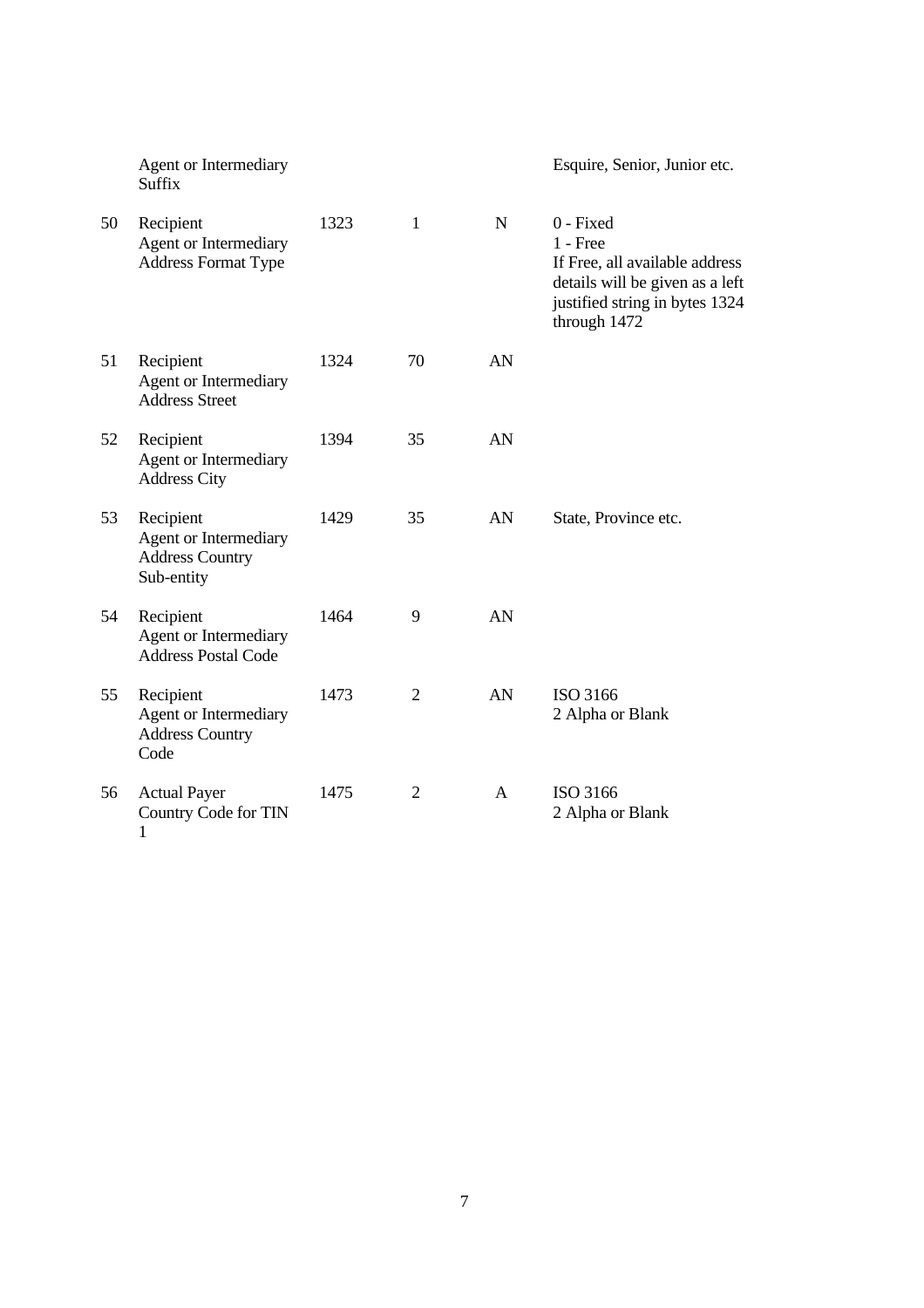| 57 | <b>Actual Payer</b><br>TIN <sub>1</sub>           | 1477 | 20 | AN          | <b>Actual Payer</b><br><b>Agent or Intermediary Tax</b><br><b>Identification Number or Blank</b><br>if data not available                      |
|----|---------------------------------------------------|------|----|-------------|------------------------------------------------------------------------------------------------------------------------------------------------|
| 58 | <b>Actual Payer</b><br>Country Code for TIN<br>2  | 1497 | 2  | A           | ISO 3166<br>2 Alpha or Blank                                                                                                                   |
| 59 | <b>Actual Payer</b><br>TIN <sub>2</sub>           | 1499 | 20 | AN          | <b>Actual Payer</b><br><b>Agent or Intermediary Tax</b><br><b>Identification Number or Blank</b><br>if data not available                      |
| 60 | <b>Actual Payer</b><br><b>OECD Payer Code</b>     | 1519 | 2  | AN          | See Table 1                                                                                                                                    |
| 61 | <b>Actual Payer</b><br>Name Format Type           | 1521 | 1  | N           | 0 - Fixed<br>$1 - Free$<br>If Free, all available address<br>details will be given as a left<br>justified string in bytes 1521<br>through 1731 |
| 62 | <b>Actual Payer</b><br>Keyname                    | 1522 | 70 | AN          | Keyname is the family name<br>for individuals and the business<br>name for legal entities.                                                     |
| 63 | <b>Actual Payer</b><br><b>Other Names</b>         | 1592 | 70 | AN          | Other Names includes First<br>Name, Middle Name and/or<br>initials.                                                                            |
| 64 | <b>Actual Payer</b><br>Title                      | 1662 | 35 | AN          | Title includes:<br>Mr, Mrs, Doctor, Sir, Professor<br>etc.                                                                                     |
| 65 | <b>Actual Payer</b><br>Suffix                     | 1697 | 35 | AN          | Suffix includes:<br>Esquire, Senior, Junior etc.                                                                                               |
| 66 | <b>Actual Payer</b><br><b>Address Format Type</b> | 1732 | 1  | $\mathbf N$ | 0 - Fixed<br>$1$ - Free<br>If Free, all available address<br>details will be given as a left<br>justified string in bytes 1733<br>through 1881 |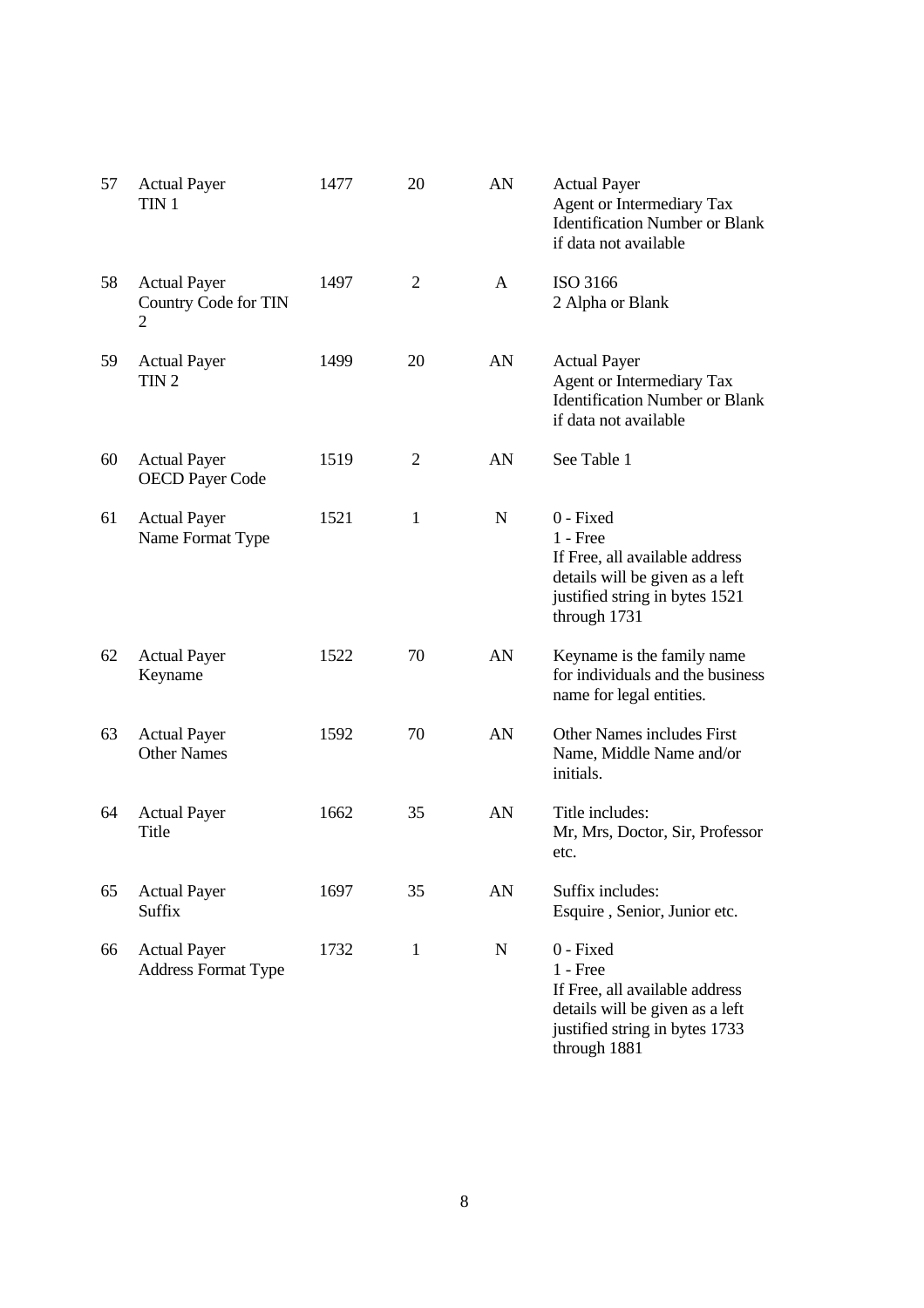| 67 | <b>Actual Payer</b><br><b>Address Street</b>                                    | 1733 | 70             | AN           |                                                                                                                                                |
|----|---------------------------------------------------------------------------------|------|----------------|--------------|------------------------------------------------------------------------------------------------------------------------------------------------|
| 68 | <b>Actual Payer</b><br><b>Address City</b>                                      | 1803 | 35             | AN           |                                                                                                                                                |
| 69 | <b>Actual Payer</b><br><b>Address Country Sub</b><br>entity                     | 1838 | 35             | AN           | State, Province etc.                                                                                                                           |
| 70 | <b>Actual Payer</b><br><b>Address Postal Code</b>                               | 1873 | 9              | AN           |                                                                                                                                                |
| 71 | <b>Actual Payer</b><br><b>Address Country</b><br>Code                           | 1882 | $\overline{2}$ | $\mathbf{A}$ | ISO 3166<br>2 Alpha or Blank                                                                                                                   |
| 72 | Payer<br><b>Agent or Intermediary</b><br>Country Code for TIN<br>I.             | 1884 | $\overline{2}$ | $\mathbf{A}$ | ISO 3166<br>2 Alpha or Blank                                                                                                                   |
| 73 | Payer<br>Agent or Intermediary<br>TIN <sub>1</sub>                              | 1886 | 20             | AN           | <b>Agent or Intermediary Tax</b><br><b>Identification Number or Blank</b><br>if data not available                                             |
| 74 | Payer<br><b>Agent or Intermediary</b><br>Country Code for TIN<br>$\overline{2}$ | 1906 | $\overline{2}$ | $\mathbf{A}$ | ISO 3166<br>2 Alpha or Blank                                                                                                                   |
| 75 | Payer<br>Agent or Intermediary<br>TIN <sub>2</sub>                              | 1908 | 20             | AN           | Agent or Intermediary Tax<br><b>Identification Number or Blank</b><br>if data not available                                                    |
| 76 | Payer<br>Agent or Intermediary<br>Name Format Type                              | 1928 |                | N            | 0 - Fixed<br>$1 - Free$<br>If Free, all available address<br>details will be given as a left<br>justified string in bytes 1929<br>through 2138 |
| 77 | Payer<br>Agent or Intermediary<br>Keyname                                       | 1929 | 70             | AN           | Keyname is the family name<br>for individuals and the business<br>name for legal entities.                                                     |
| 78 | Payer<br>Agent or Intermediary<br><b>Other Names</b>                            | 1999 | 70             | AN           | Other Names includes First<br>Name, Middle Name and/or<br>initials.                                                                            |
| 79 | Payer                                                                           | 2069 | 35             | AN           | Title includes:                                                                                                                                |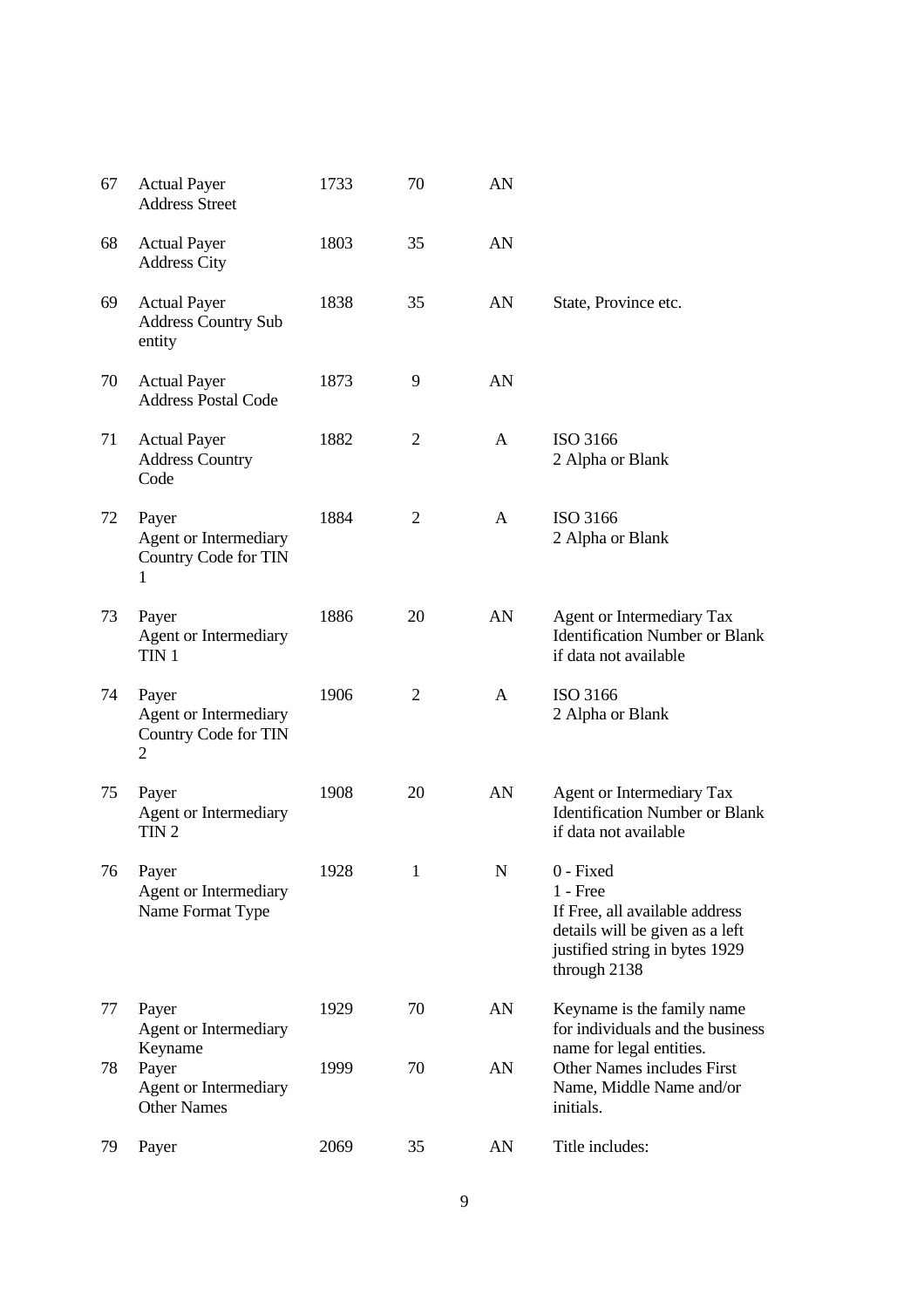|    | Agent or Intermediary<br>Title                                         |      |                |             | Mr, Mrs, Doctor, Sir, Professor<br>etc.                                                                                                     |
|----|------------------------------------------------------------------------|------|----------------|-------------|---------------------------------------------------------------------------------------------------------------------------------------------|
| 80 | Payer<br>Agent or Intermediary<br><b>Suffix</b>                        | 2104 | 35             | AN          | Suffix includes:<br>Esquire, Senior, Junior etc.                                                                                            |
| 81 | Payer<br><b>Agent or Intermediary</b><br><b>Address Format Type</b>    | 2139 | 1              | $\mathbf N$ | 0 - Fixed<br>$1 -$ Free<br>If Free, all available name<br>details will be given as a left<br>justified string in bytes 2140<br>through 2289 |
| 82 | Payer<br><b>Agent or Intermediary</b><br><b>Address Street</b>         | 2140 | 70             | AN          |                                                                                                                                             |
| 83 | Payer<br><b>Agent or Intermediary</b><br><b>Address City</b>           | 2210 | 35             | AN          |                                                                                                                                             |
| 84 | Payer<br>Agent or Intermediary<br><b>Address Country Sub</b><br>entity | 2245 | 35             | AN          | State, Province etc.                                                                                                                        |
| 85 | Payer<br><b>Agent or Intermediary</b><br><b>Address Postal Code</b>    | 2380 | 9              | AN          |                                                                                                                                             |
| 86 | Payer<br>Agent or Intermediary<br><b>Address Country</b><br>Code       | 2289 | $\overline{2}$ | A           | ISO 3166<br>2 Alpha or Blank                                                                                                                |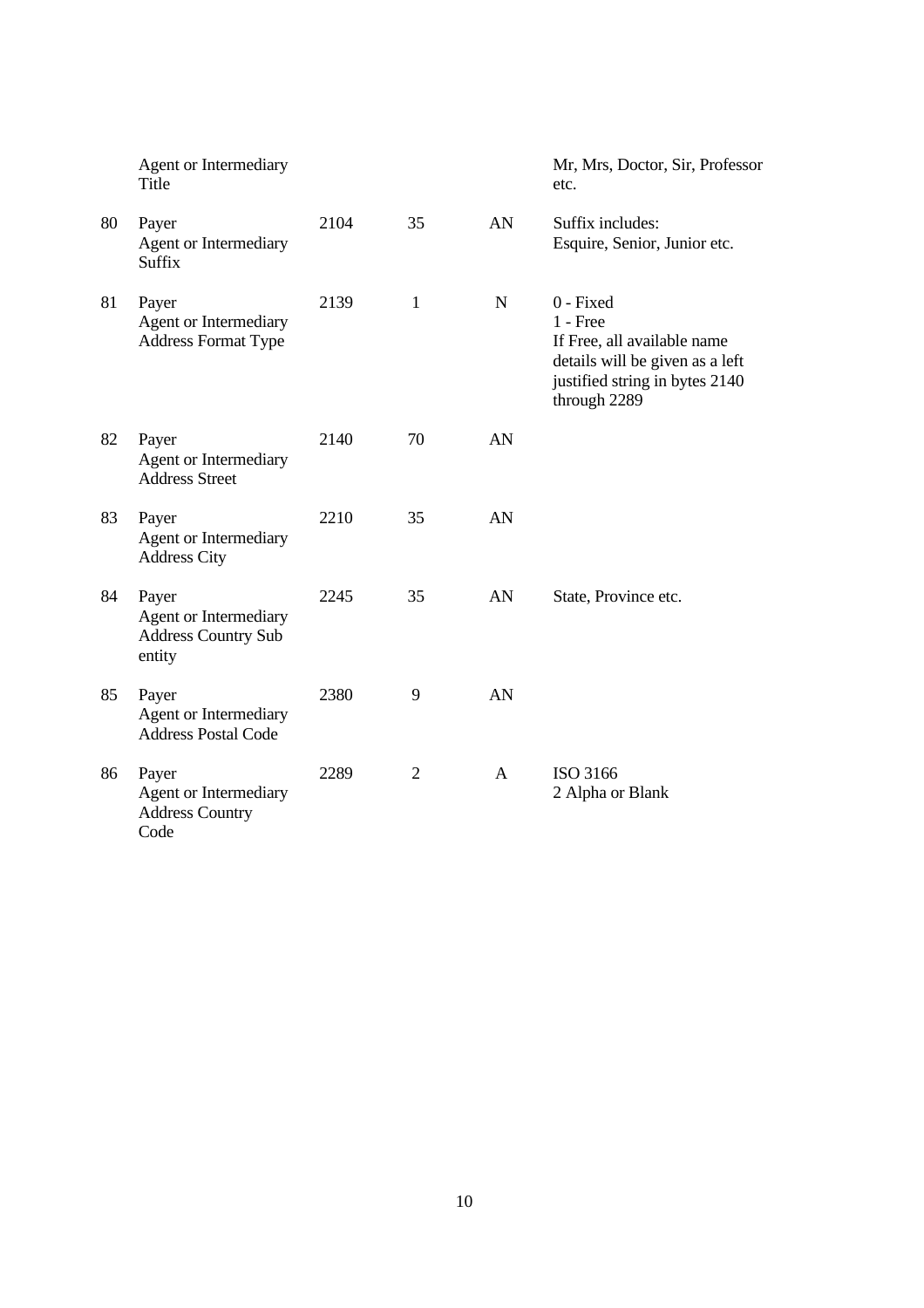| 87 | <b>Sending Country</b><br>Tax Year End                   | 2291 | 8              | AN           | <b>ISO 8601</b><br><b>CCYYMMDD</b> or<br>CCYYMM or<br>CCYY or<br>Blank if unknown |
|----|----------------------------------------------------------|------|----------------|--------------|-----------------------------------------------------------------------------------|
| 88 | Date of Payment                                          | 2299 | 8              | AN           | <b>ISO 8601</b><br>CCYYMMDD or<br>CCYYMM or<br>CCYY or<br>Blank if unknown        |
| 89 | <b>OECD</b> Payment Type                                 | 2307 | $\overline{4}$ | AN           | See Table 2                                                                       |
| 90 | <b>Sending Country</b><br>Payment Type                   | 2311 | 4              | AN           |                                                                                   |
| 91 | Gross Income Paid<br><b>Currency Code</b>                | 2315 | 3              | A            | ISO 4217<br>3 Alpha                                                               |
| 92 | Gross Income Paid<br>Amount<br>Major Unit of<br>Currency | 2318 | 18             | N            | Major units of currency only                                                      |
| 93 | Net Income Paid<br><b>Currency Code</b>                  | 2336 | 3              | $\mathbf{A}$ | ISO 4217<br>3 Alpha                                                               |
| 94 | Net Income Paid<br>Amount<br>Major Unit of<br>Currency   | 2339 | 18             | $\mathbf N$  | Major units of currency only                                                      |
| 95 | Tax Withheld<br><b>Currency Code</b>                     | 2357 | 3              | A            | ISO 4217<br>3 Alpha                                                               |
| 96 | Tax Withheld<br>Amount<br>Major Unit of<br>Currency      | 2360 | 18             | N            | Major units of currency only                                                      |
| 97 | <b>Tax Rate</b>                                          | 2378 | 4              | N            | nn.nn decimal point virtual<br>Blank if no data                                   |
| 98 | <b>Tax Refund</b><br><b>Currency Code</b>                | 2382 | 3              | A            | ISO 4217<br>3 Alpha                                                               |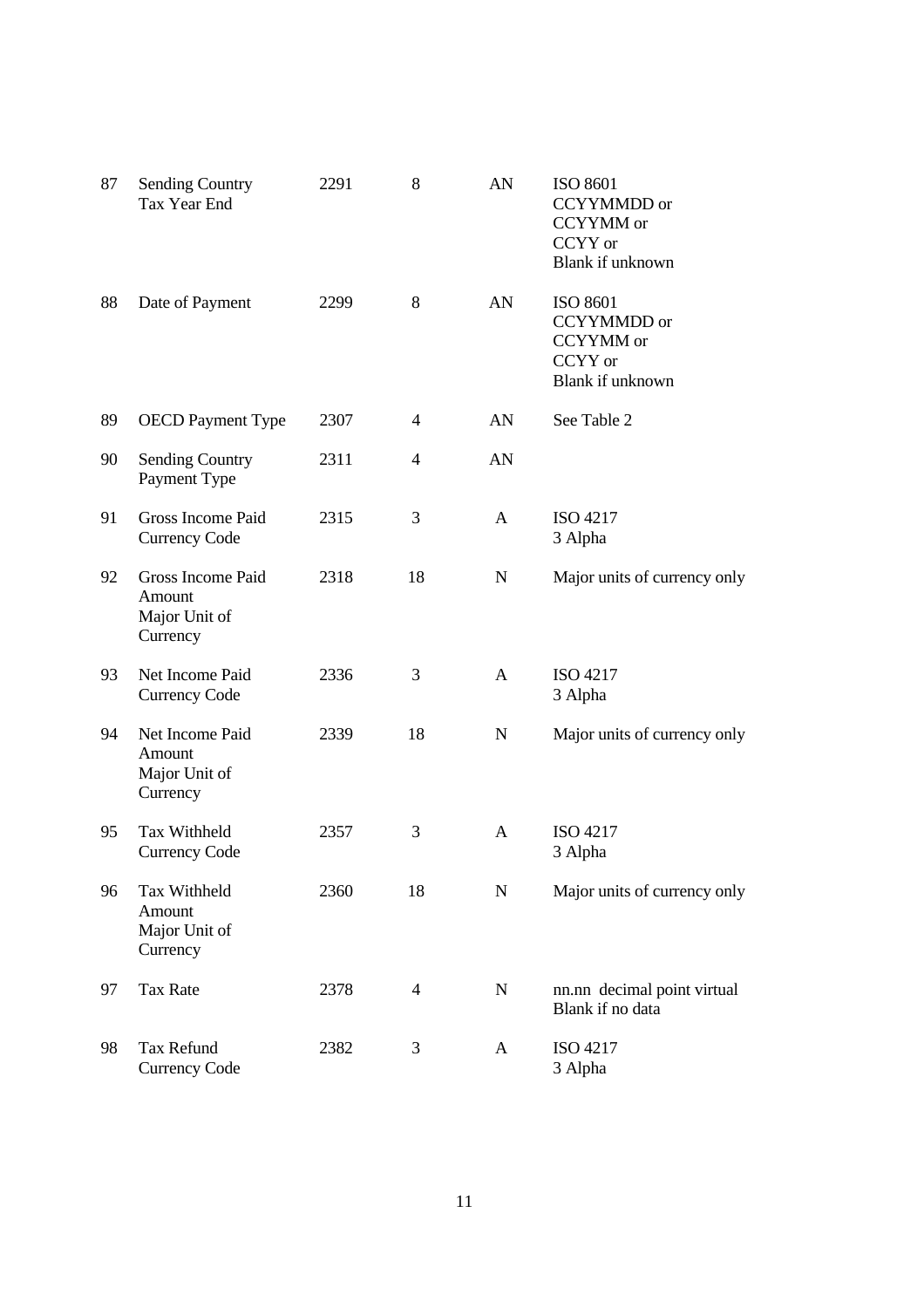| 99  | <b>Tax Refund</b><br>Amount<br>Major Unit of<br>Currency | 2385 | 18  | N  | Major units of currency only                                                                                                                               |
|-----|----------------------------------------------------------|------|-----|----|------------------------------------------------------------------------------------------------------------------------------------------------------------|
| 100 | Date of Refund or<br>Date of First Refund                | 2403 | 8   | AN | ISO 8601<br><b>CCYYMMDD</b> or<br><b>CCYYMM</b> or<br>CCYY or<br>Blank if unknown                                                                          |
| 101 | Sender's Reference                                       | 2411 | 70  | AN | Sender's number for any<br>queries relating to the particular<br>record                                                                                    |
| 102 | Correction<br>Reference                                  | 2481 | 70  | AN | Relates to the Sender's number<br>where this record is a<br>correction record.<br>(see field 1). Otherwise Blank                                           |
| 103 | Filler<br>General Use                                    | 2551 | 105 | AN | Blank unless used.<br>Details to be provided in<br>technical notes accompanying<br>the transmittal.                                                        |
| 104 | Filler<br>Specific<br>Arrangements                       | 2656 | 105 | AN | Blank unless used.<br>Details agreed between sending<br>country and recipient country<br>and specified in technical notes<br>accompanying the transmittal. |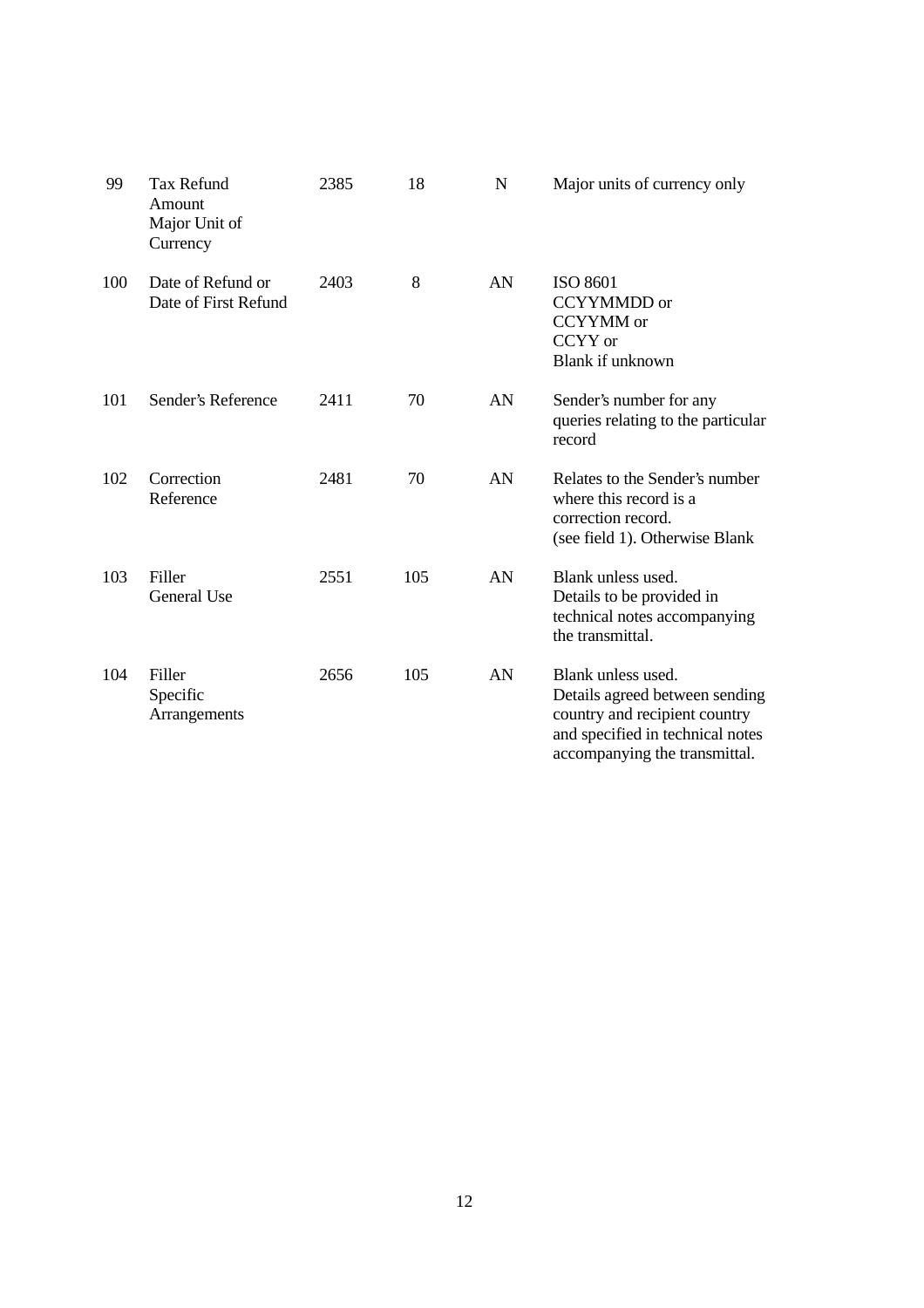### **Table 1: Type of recipient and type of payer**

01 Individual 02 Corporation 03 Partnership 04 Business organisation other than corporation and partnership 05 Government or international organisation 06 Other (specify in filler) 07 Unknown

#### **Table 2: Type of income code corresponding to the numbering of the Article of the OECD Model Convention on Income and Capital**

- 6-- Income from immovable property
- 7-- Business profits
- 10--Dividends
- 11-- Interest
- 12-- Royalties
- 13-- Capital Gains
- 14 --Income from Independent personal services
- 15-- Income from dependent personal services
- 15a--Gross amount (including fringe benefits)
- 15b--Money amount only but additional information on fringe benefits to follow in fillers according to bilateral arrangements
- 15c--Money amount only
- 16-- Directors' fees
- 17 --Income derived from activities of an artist or sportsman
- 18-- Pensions
- 19-- Income from government services and public pensions
- 20-- Payments to students for education and training
- 21-- Other income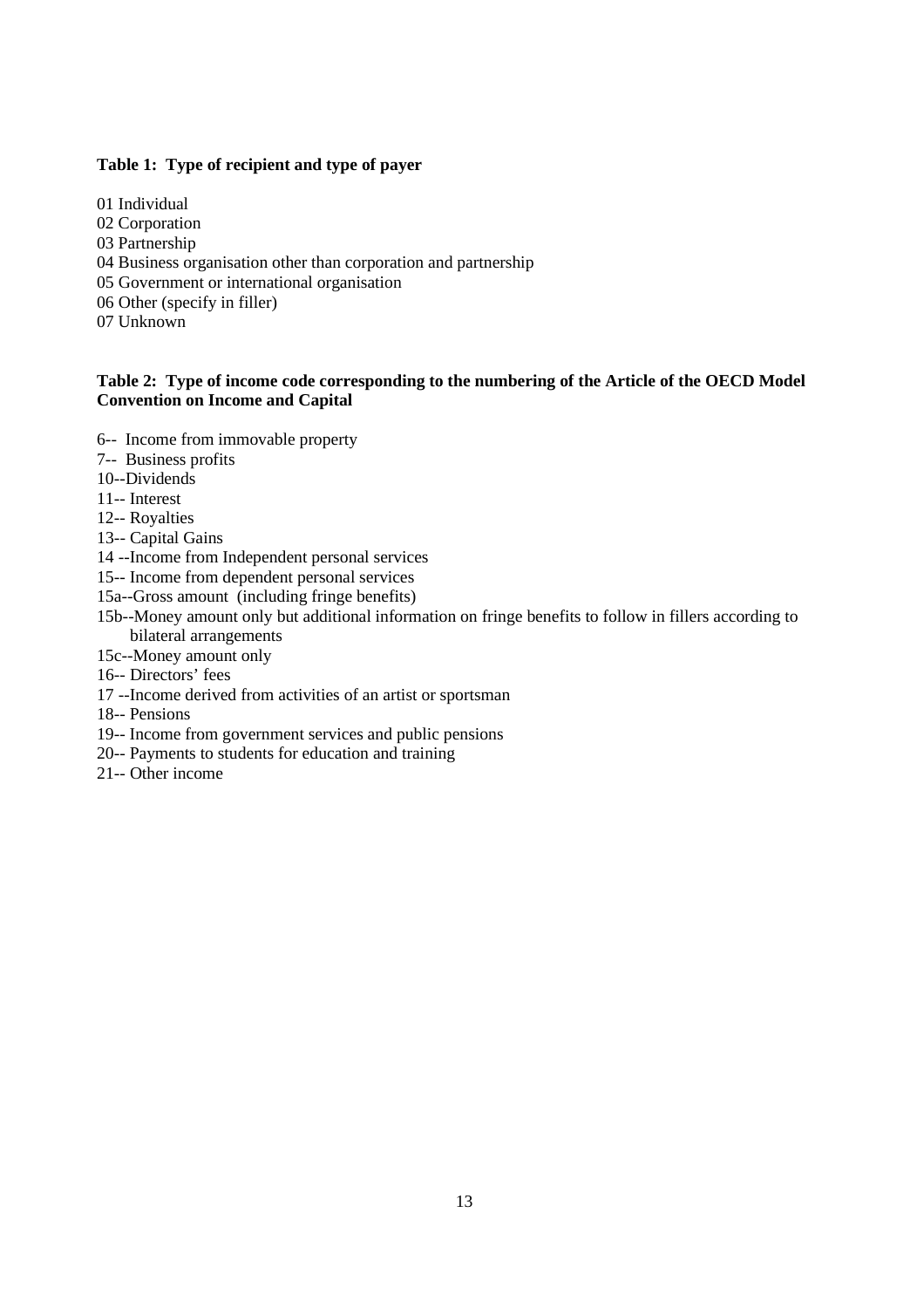# **2. Standard for an OECD Foreign Data Exchange Magnetic Media Specifications**

 $\mathsf{r}$ 

| <b>ORGANISATION FOR ECONOMIC CO-OPERATION AND DEVELOPMENT</b>            |                                                                                                                                                                                                                                                                                 |             |
|--------------------------------------------------------------------------|---------------------------------------------------------------------------------------------------------------------------------------------------------------------------------------------------------------------------------------------------------------------------------|-------------|
| <b>Foreign Tax Data Exchange</b><br><b>Magnetic Media Specifications</b> |                                                                                                                                                                                                                                                                                 |             |
|                                                                          | <b>Sending Country Name</b>                                                                                                                                                                                                                                                     |             |
| <b>Identity</b><br><b>Information</b>                                    | <b>Receiving Country Name</b>                                                                                                                                                                                                                                                   |             |
|                                                                          | <b>Sending Country Contact</b><br><b>Person's Name/</b><br><b>Phone Number</b>                                                                                                                                                                                                  |             |
|                                                                          | <b>Total Number of</b><br><b>Media being sent</b>                                                                                                                                                                                                                               |             |
| <b>Media</b><br><b>Information</b>                                       | <b>File Name(s)</b><br><b>File Name Format: xxyyzznn</b><br>xx= Sending Country<br>(Code ISO 3166 2 Alpha)<br>yy = Receiving Country<br>(Code ISO 3166 2 Alpha)<br>zz= Year of Sending<br>nn= Sequence Number of File<br>(nn-th File from xx to yy<br>in $\mathbf{z}\mathbf{z}$ |             |
|                                                                          | <b>Record Length</b>                                                                                                                                                                                                                                                            |             |
|                                                                          | <b>Block Size</b>                                                                                                                                                                                                                                                               |             |
|                                                                          | <b>Density</b>                                                                                                                                                                                                                                                                  |             |
|                                                                          | <b>Creation Date</b>                                                                                                                                                                                                                                                            |             |
|                                                                          | Tax Year(s) of Data                                                                                                                                                                                                                                                             |             |
| Comments_                                                                |                                                                                                                                                                                                                                                                                 |             |
|                                                                          |                                                                                                                                                                                                                                                                                 |             |
| <b>Signature of Competent</b><br><b>Authority</b>                        | <b>Title</b>                                                                                                                                                                                                                                                                    | <b>Date</b> |